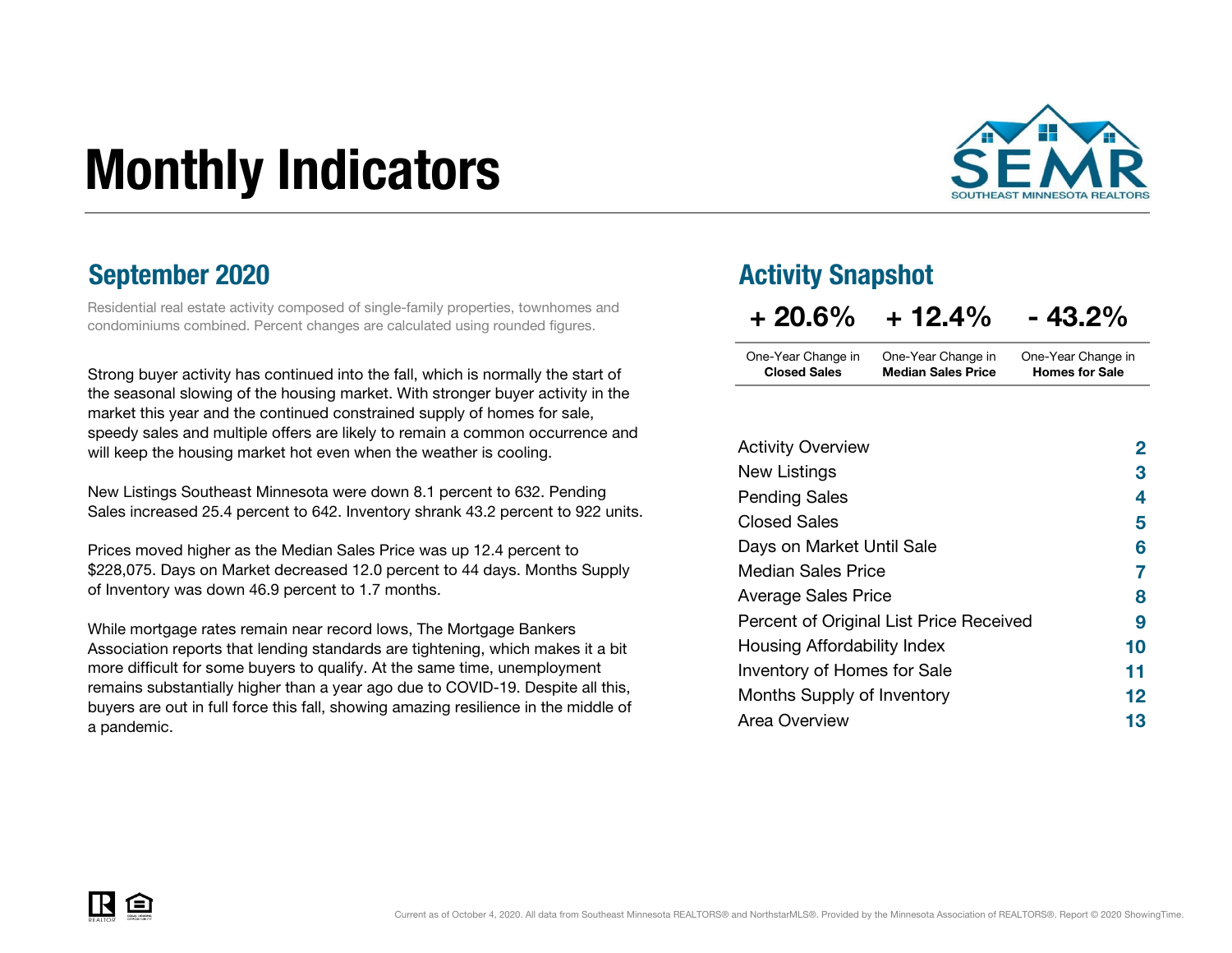### Activity Overview

Key metrics by report month and for year-to-date (YTD) starting from the first of the year.



| <b>Key Metrics</b>           | <b>Historical Sparkbars</b>                  | 9-2019    | 9-2020    | <b>Percent Change</b> |           | <b>YTD 2019 YTD 2020</b> | Percent Change |
|------------------------------|----------------------------------------------|-----------|-----------|-----------------------|-----------|--------------------------|----------------|
| <b>New Listings</b>          | 9-2017<br>$9 - 2018$<br>0.2010<br>9-2020     | 688       | 632       | $-8.1%$               | 6,056     | 5,564                    | $-8.1%$        |
| <b>Pending Sales</b>         | 9-2017<br>$9 - 2018$<br>9-2019<br>9-2020     | 512       | 642       | $+25.4%$              | 4,940     | 5,264                    | $+6.6%$        |
| <b>Closed Sales</b>          | 9-2017<br>9-2018<br>9-2019<br>9-2020         | 535       | 645       | $+20.6%$              | 4,672     | 4,805                    | $+2.8%$        |
| <b>Days on Market</b>        | 9-2017<br>$9 - 2018$<br>9-2019<br>$9 - 2020$ | 50        | 44        | $-12.0%$              | 56        | 55                       | $-1.8%$        |
| <b>Median Sales Price</b>    | 9-2017<br>9-2018                             | \$203,000 | \$228,075 | $+12.4%$              | \$205,000 | \$220,000                | $+7.3%$        |
| <b>Avg. Sales Price</b>      | 9-2017<br>9-2018<br>9-2019                   | \$225,755 | \$254,377 | $+12.7%$              | \$228,227 | \$245,015                | $+7.4%$        |
| Pct. of Orig. Price Received | 9-2017<br>9-2018<br>9-2019<br>9-2020         | 97.2%     | 98.6%     | $+1.4%$               | 97.2%     | 97.6%                    | $+0.4%$        |
| <b>Affordability Index</b>   | 9-2017<br>9-2018<br>$9 - 2020$               | 200       | 191       | $-4.5%$               | 198       | 198                      | 0.0%           |
| <b>Homes for Sale</b>        | 9-2017<br>9-2020<br>9-2018                   | 1,624     | 922       | $-43.2%$              |           |                          |                |
| <b>Months Supply</b>         | 9-2017                                       | 3.2       | $1.7$     | $-46.9%$              |           |                          |                |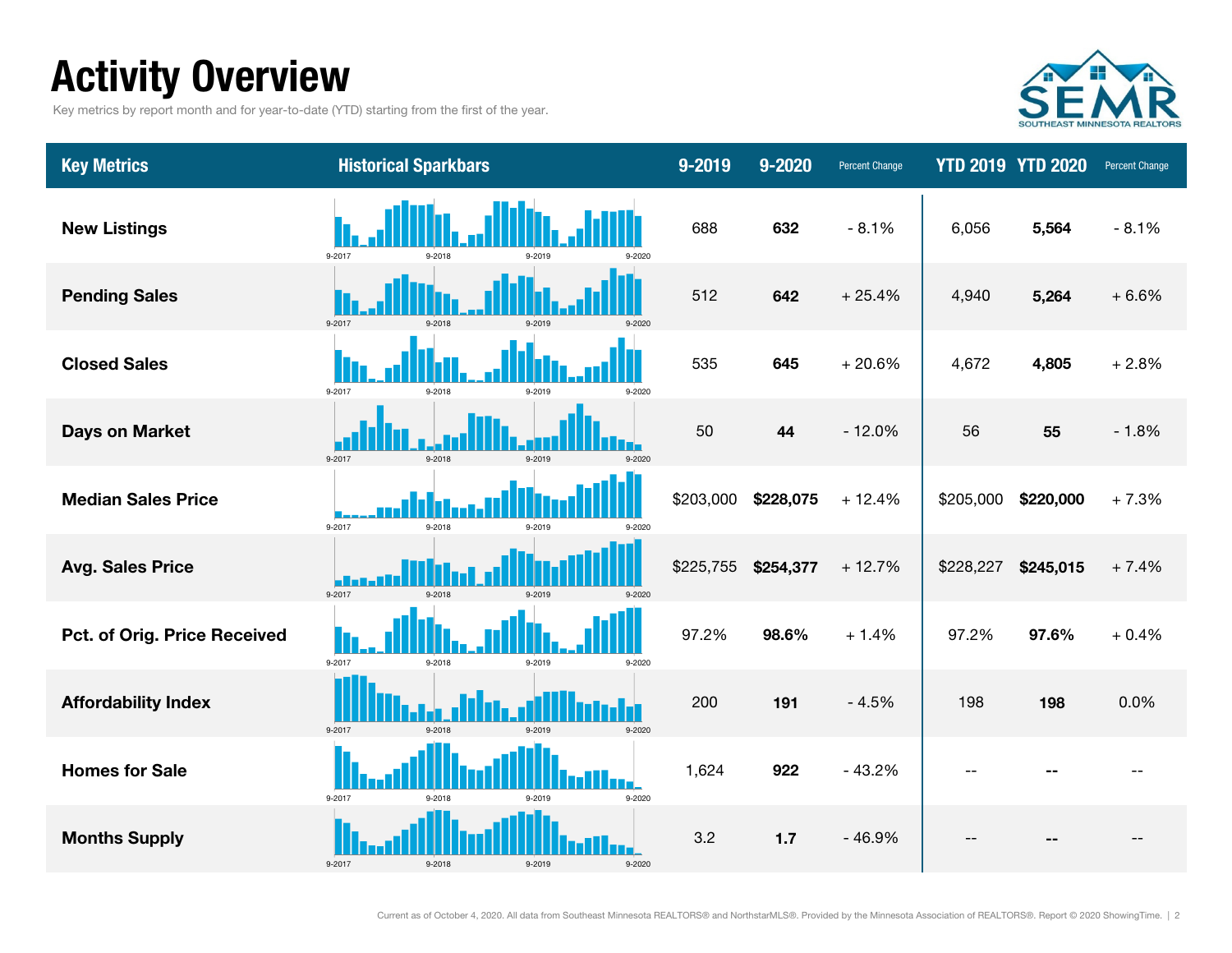### New Listings

A count of the properties that have been newly listed on the market in a given month.



Prior Year Percent Change

665 -5.3%

422 +4.5%

 261 267 -2.2%375 -3.7%  $393 +17.0%$ 

639 +10.6% 829 -28.3% 825 -15.3%

740 -6.5% 835 -15.4% 732 -2.6% 688 -8.1% 618 -7.0%

### 6499 <sup>688</sup> 632 2018 2019 2020September 6,134 6,056 2018 2019 Year to Date+ 4.7%+ 6.0% - 8.1% - 1.3% - 1.5% - 8.1%

|         | <b>New Listings</b> |     |  |
|---------|---------------------|-----|--|
|         | October 2019        | 630 |  |
|         | November 2019       | 441 |  |
| 5,564   | December 2019       | 261 |  |
|         | January 2020        | 361 |  |
|         | February 2020       | 460 |  |
|         | March 2020          | 707 |  |
|         | April 2020          | 594 |  |
|         | May 2020            | 699 |  |
|         | June 2020           | 692 |  |
|         | <b>July 2020</b>    | 706 |  |
| $-8.1%$ | August 2020         | 713 |  |
|         | September 2020      | 632 |  |
| 2020    | 12-Month Avg        | 575 |  |
|         |                     |     |  |

#### Historical New Listings by Month

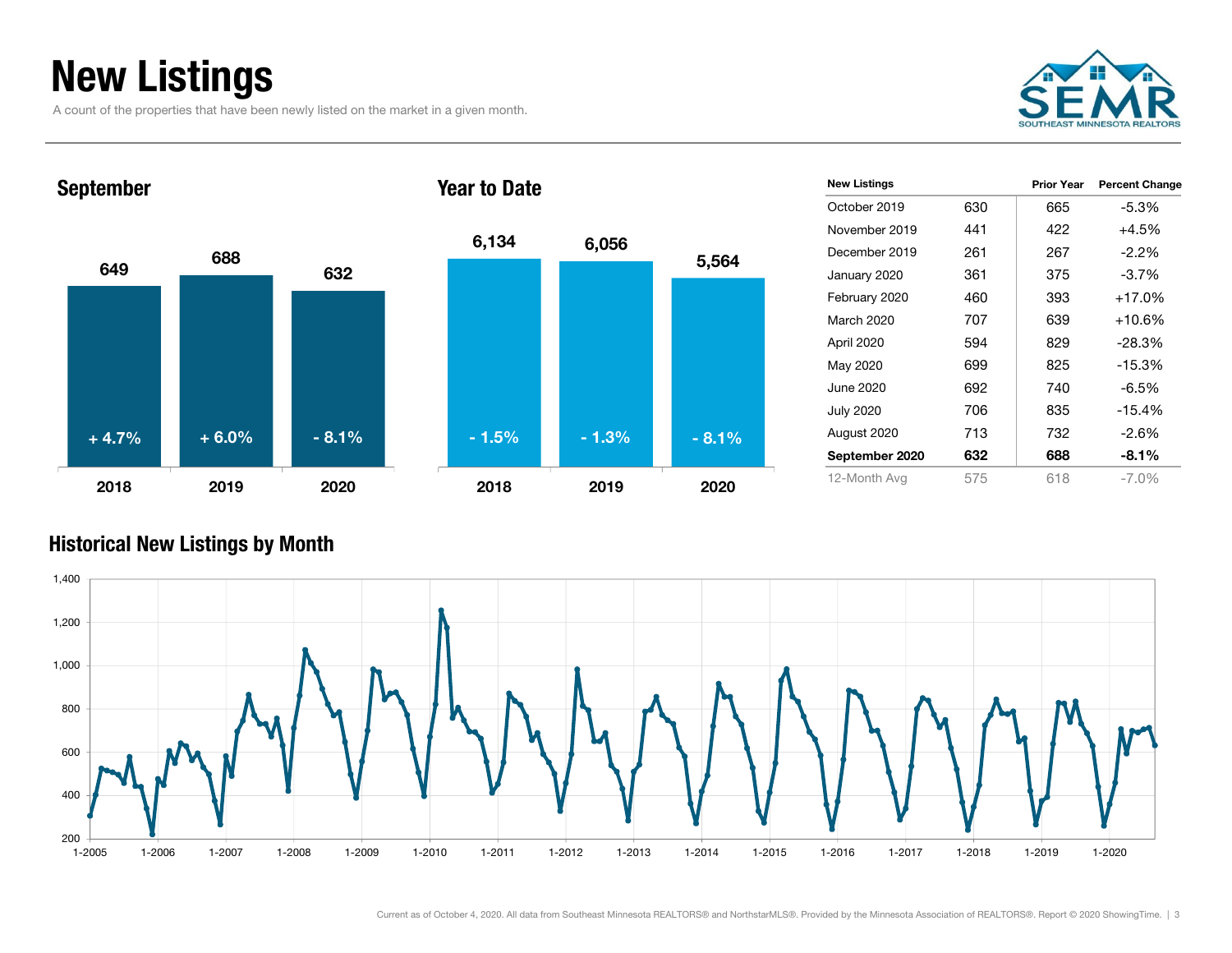### Pending Sales

A count of the properties on which offers have been accepted in a given month.





| <b>Pending Sales</b> |     | <b>Prior Year</b> | <b>Percent Change</b> |
|----------------------|-----|-------------------|-----------------------|
| October 2019         | 553 | 488               | $+13.3%$              |
| November 2019        | 413 | 433               | -4.6%                 |
| December 2019        | 339 | 295               | $+14.9%$              |
| January 2020         | 371 | 326               | +13.8%                |
| February 2020        | 433 | 330               | $+31.2%$              |
| March 2020           | 553 | 519               | $+6.6%$               |
| April 2020           | 512 | 624               | $-17.9%$              |
| May 2020             | 629 | 696               | -9.6%                 |
| June 2020            | 754 | 598               | $+26.1%$              |
| <b>July 2020</b>     | 676 | 674               | $+0.3%$               |
| August 2020          | 694 | 661               | $+5.0%$               |
| September 2020       | 642 | 512               | $+25.4%$              |
| 12-Month Avg         | 547 | 513               | $+6.6%$               |

#### Historical Pending Sales by Month

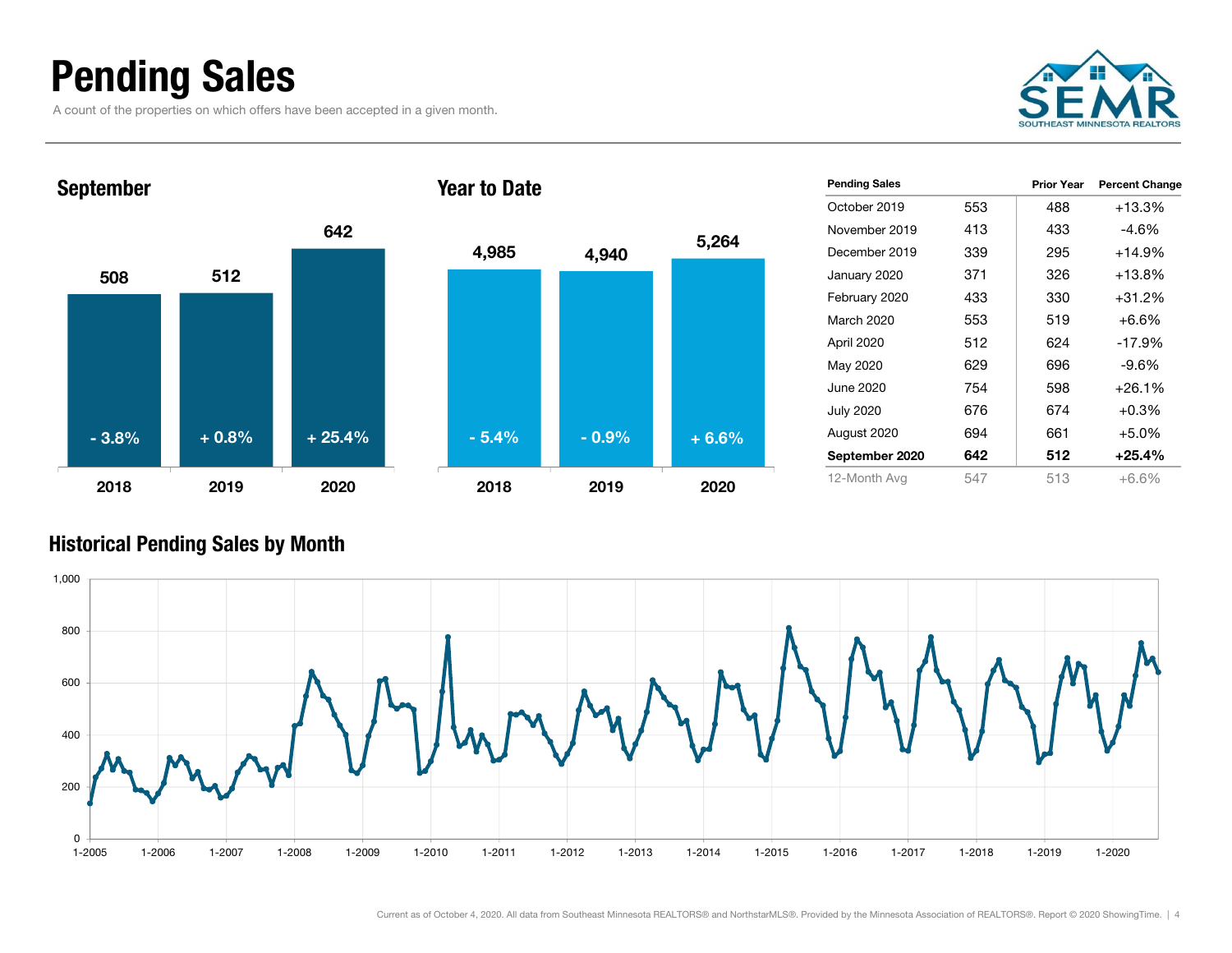### Closed Sales

A count of the actual sales that closed in a given month.





| <b>Closed Sales</b> |     | <b>Prior Year</b> | <b>Percent Change</b> |
|---------------------|-----|-------------------|-----------------------|
| October 2019        | 580 | 555               | $+4.5%$               |
| November 2019       | 515 | 557               | -7.5%                 |
| December 2019       | 456 | 369               | +23.6%                |
| January 2020        | 321 | 288               | $+11.5%$              |
| February 2020       | 329 | 280               | $+17.5%$              |
| March 2020          | 440 | 378               | $+16.4%$              |
| April 2020          | 448 | 419               | +6.9%                 |
| May 2020            | 502 | 645               | $-22.2%$              |
| June 2020           | 677 | 761               | $-11.0\%$             |
| <b>July 2020</b>    | 793 | 632               | $+25.5%$              |
| August 2020         | 650 | 734               | $-11.4%$              |
| September 2020      | 645 | 535               | +20.6%                |
| 12-Month Avg        | 530 | 513               | $+3.3%$               |

#### Historical Closed Sales by Month

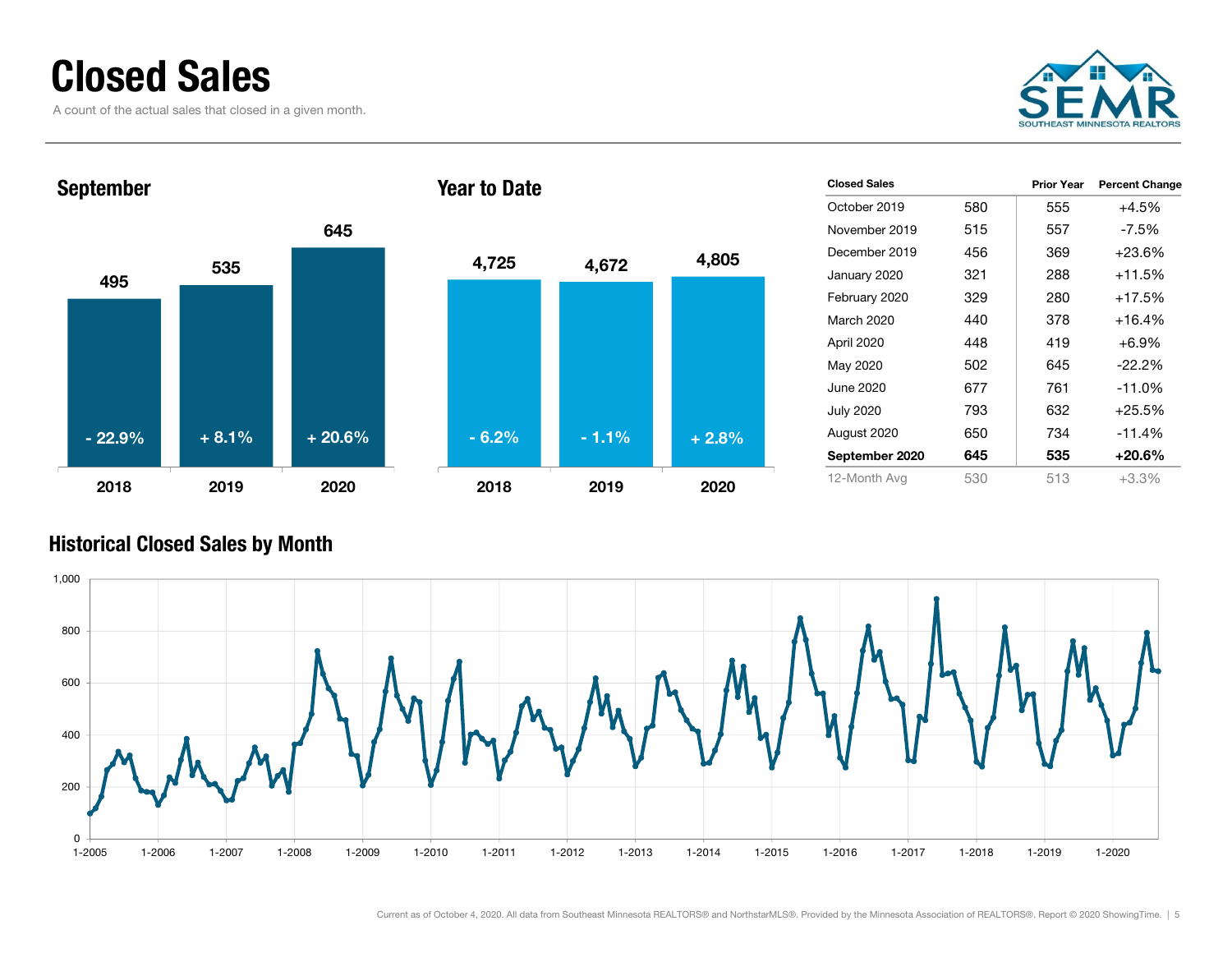### Days on Market Until Sale

Average number of days between when a property is listed and when an offer is accepted in a given month.





| Days on Market   |    | <b>Prior Year</b> | <b>Percent Change</b> |
|------------------|----|-------------------|-----------------------|
| October 2019     | 51 | 53                | $-3.8%$               |
| November 2019    | 52 | 51                | $+2.0%$               |
| December 2019    | 65 | 54                | $+20.4%$              |
| January 2020     | 71 | 71                | $0.0\%$               |
| February 2020    | 79 | 68                | $+16.2%$              |
| March 2020       | 69 | 69                | $0.0\%$               |
| April 2020       | 64 | 66                | $-3.0\%$              |
| May 2020         | 51 | 60                | $-15.0%$              |
| June 2020        | 51 | 51                | $0.0\%$               |
| <b>July 2020</b> | 48 | 44                | $+9.1%$               |
| August 2020      | 46 | 48                | $-4.2\%$              |
| September 2020   | 44 | 50                | $-12.0\%$             |
| 12-Month Avg     | 58 | 57                | $+1.8%$               |

#### Historical Days on Market Until Sale by Month

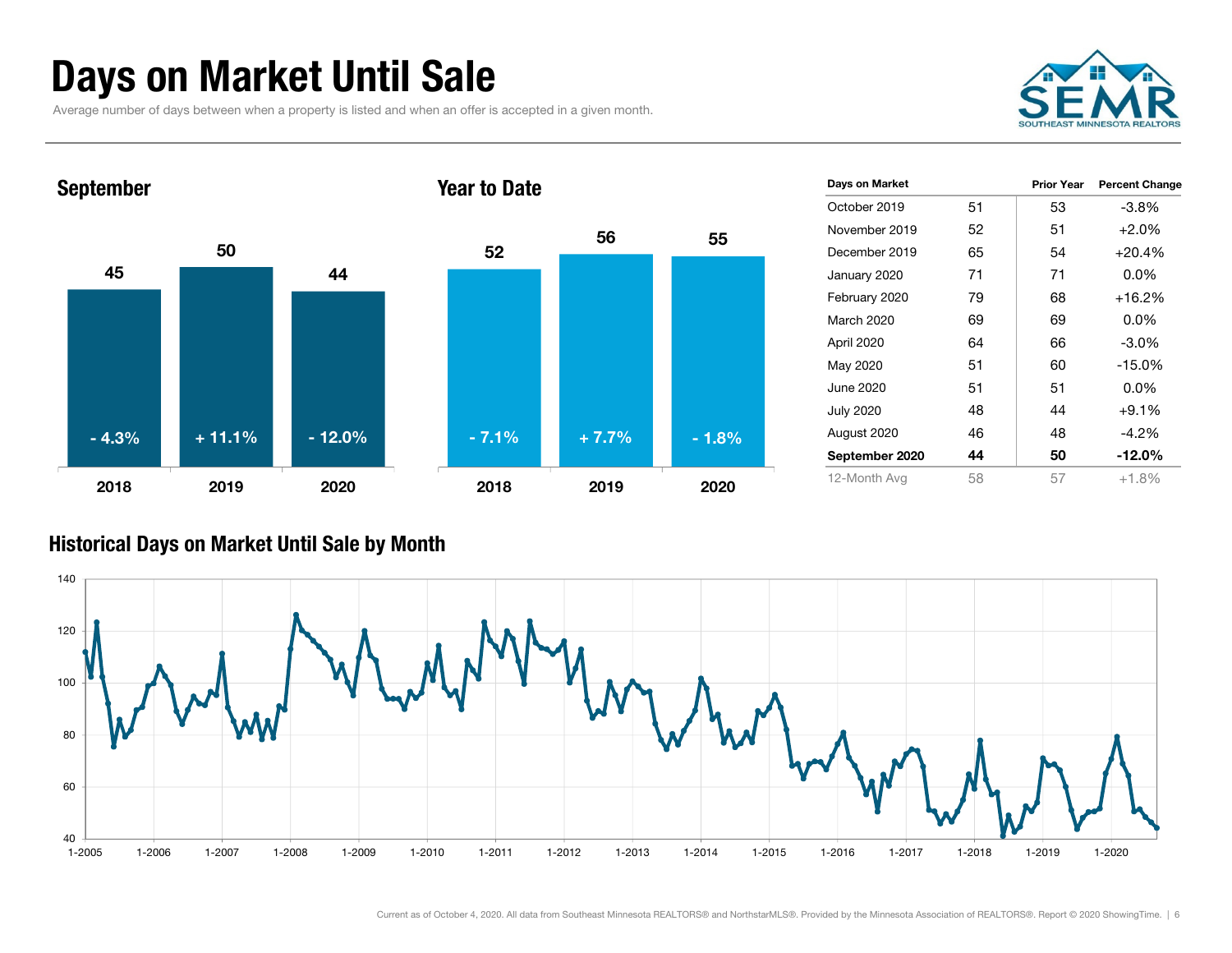### Median Sales Price

Point at which half of the sales sold for more and half sold for less, not accounting for seller concessions, in a given month.



#### September





| <b>Median Sales Price</b> |           | <b>Prior Year</b> | <b>Percent Change</b> |
|---------------------------|-----------|-------------------|-----------------------|
| October 2019              | \$199,900 | \$195,900         | $+2.0%$               |
| November 2019             | \$195,000 | \$184,900         | $+5.5%$               |
| December 2019             | \$194,000 | \$184,000         | $+5.4%$               |
| January 2020              | \$199,450 | \$188,900         | $+5.6%$               |
| February 2020             | \$215,000 | \$183,000         | +17.5%                |
| March 2020                | \$210,000 | \$197,750         | $+6.2%$               |
| April 2020                | \$216,250 | \$197,250         | $+9.6\%$              |
| May 2020                  | \$220,000 | \$207,000         | $+6.3%$               |
| June 2020                 | \$228,000 | \$219,900         | $+3.7%$               |
| <b>July 2020</b>          | \$217,925 | \$210,000         | $+3.8%$               |
| August 2020               | \$231,750 | \$211,000         | $+9.8%$               |
| September 2020            | \$228,075 | \$203,000         | +12.4%                |
| 12-Month Avg              | \$212,946 | \$198.550         | +7.3%                 |

#### Historical Median Sales Price by Month

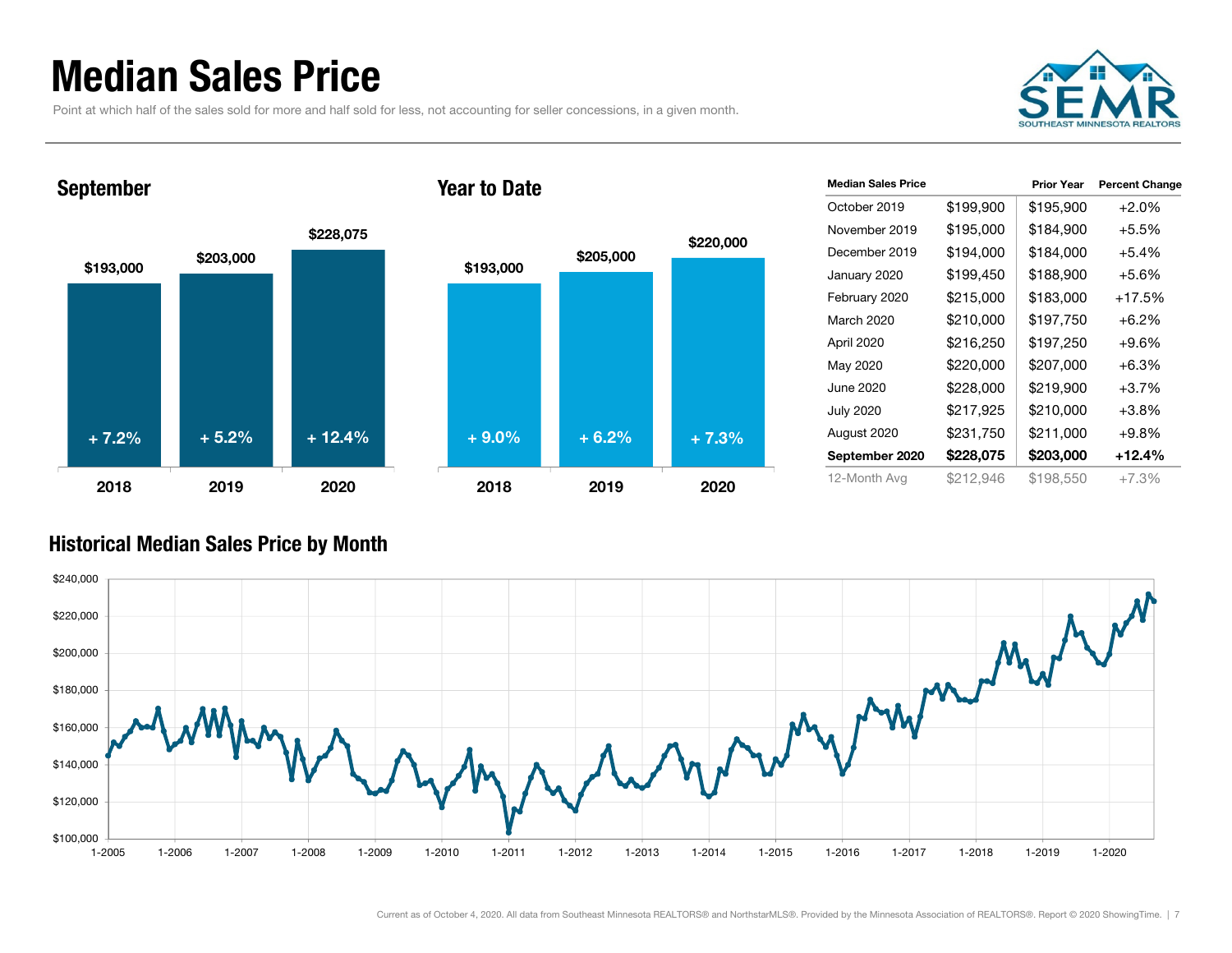### Average Sales Price

Average sales price for all closed sales, not accounting for seller concessions, in a given month.



September

#### Year to Date



| Avg. Sales Price |           | <b>Prior Year</b> | <b>Percent Change</b> |
|------------------|-----------|-------------------|-----------------------|
| October 2019     | \$225,281 | \$223,241         | $+0.9%$               |
| November 2019    | \$217,456 | \$211,551         | $+2.8%$               |
| December 2019    | \$226,350 | \$209,034         | $+8.3\%$              |
| January 2020     | \$232,720 | \$217,729         | $+6.9%$               |
| February 2020    | \$234,249 | \$195,127         | $+20.0\%$             |
| March 2020       | \$239,074 | \$210,983         | $+13.3%$              |
| April 2020       | \$236,486 | \$217,450         | $+8.8\%$              |
| May 2020         | \$243,211 | \$232,698         | $+4.5%$               |
| June 2020        | \$251,417 | \$242,118         | $+3.8%$               |
| <b>July 2020</b> | \$247,731 | \$238,302         | $+4.0%$               |
| August 2020      | \$248,610 | \$234,919         | $+5.8%$               |
| September 2020   | \$254,377 | \$225,755         | +12.7%                |
| 12-Month Avg     | \$238,080 | \$221,576         | $+7.4%$               |

#### Historical Average Sales Price by Month

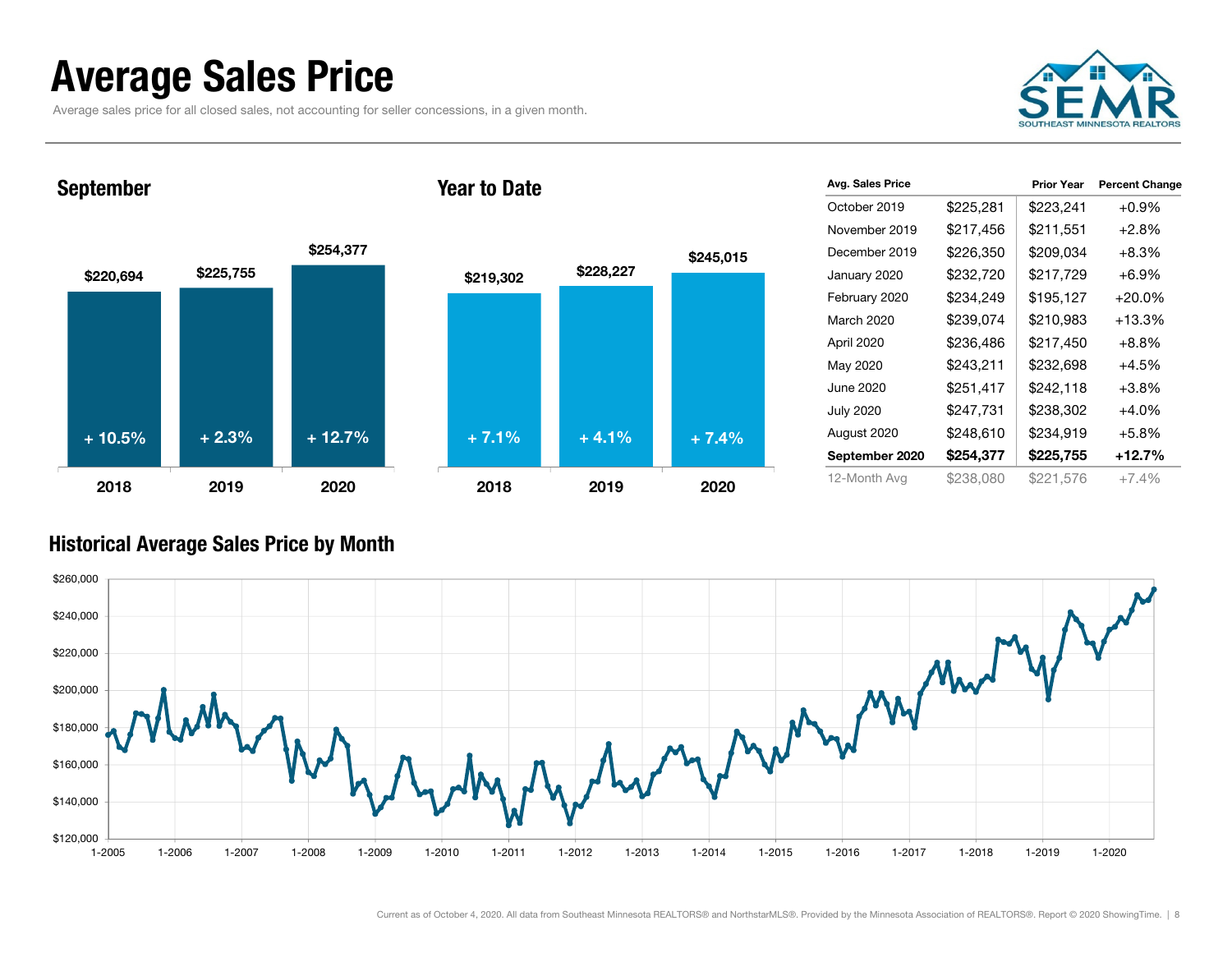### Percent of Original List Price Received

Percentage found when dividing a property's sales price by its original list price, then taking the average for all properties sold in a given month, not accounting for seller concessions.



97.1% 97.2% 98.6% 2018 2019 2020September 97.4% 97.2% 97.6% 2018 2019 2020Year to Date+ 0.2% $\%$  + 0.1% + 1.4% + 0.2% - 0.2% + 0.4%

| Pct. of Orig. Price Received |       | <b>Prior Year</b> | <b>Percent Change</b> |
|------------------------------|-------|-------------------|-----------------------|
| October 2019                 | 96.4% | 96.7%             | $-0.3%$               |
| November 2019                | 95.6% | 95.7%             | $-0.1%$               |
| December 2019                | 95.0% | 95.4%             | $-0.4%$               |
| January 2020                 | 94.9% | 94.8%             | $+0.1%$               |
| February 2020                | 95.4% | 95.2%             | $+0.2%$               |
| March 2020                   | 96.8% | 96.7%             | $+0.1%$               |
| April 2020                   | 97.8% | 96.6%             | $+1.2%$               |
| May 2020                     | 97.5% | 97.5%             | $0.0\%$               |
| June 2020                    | 98.1% | 97.8%             | $+0.3%$               |
| July 2020                    | 98.3% | 98.4%             | $-0.1%$               |
| August 2020                  | 98.6% | 97.3%             | $+1.3%$               |
| September 2020               | 98.6% | 97.2%             | $+1.4%$               |
| 12-Month Avg                 | 96.9% | 96.6%             | $+0.3%$               |

#### Historical Percent of Original List Price Received by Month

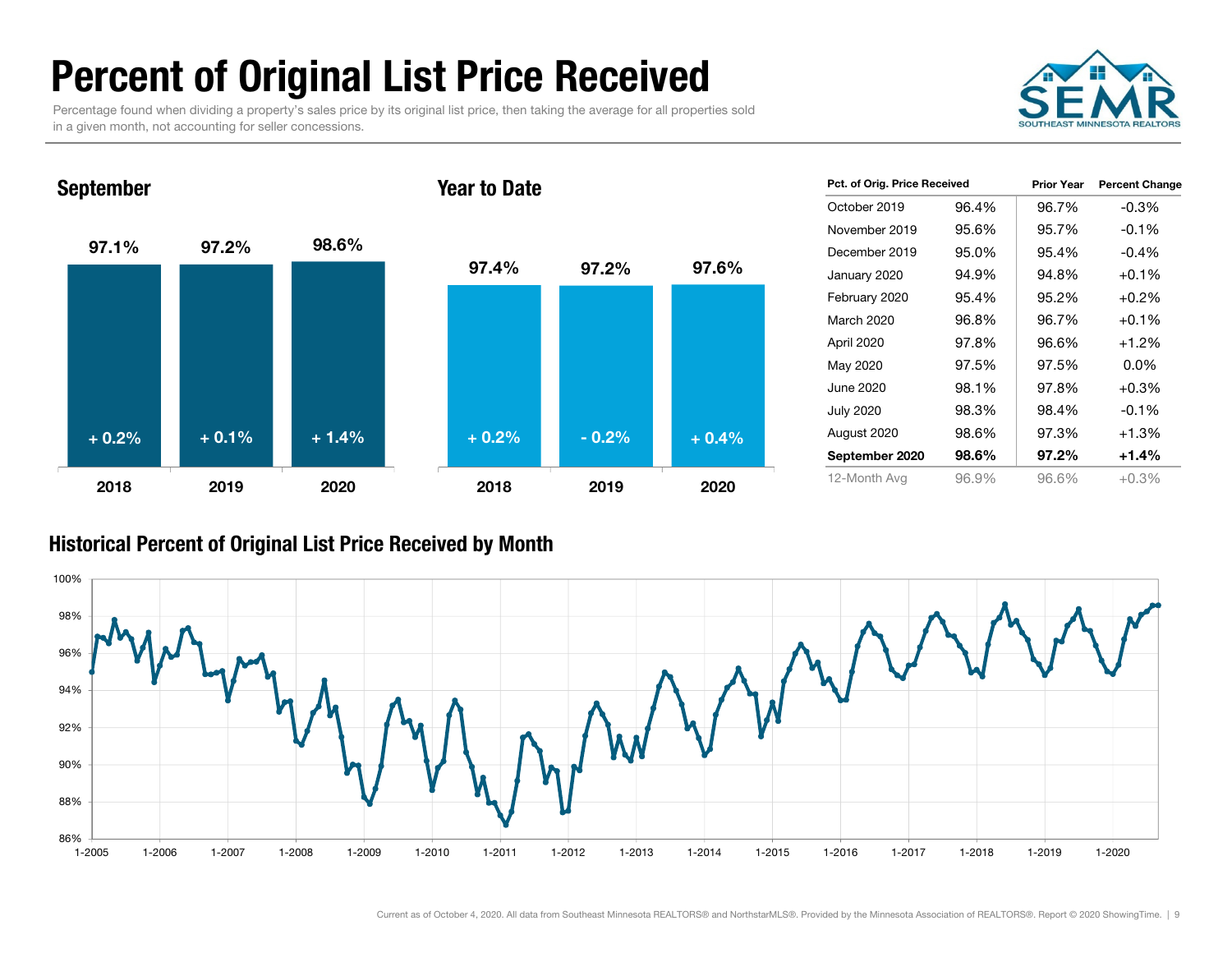## Housing Affordability Index

This index measures housing affordability for the region. For example, an index of 120 means the median household income is 120% of what is necessary to qualify for the median-priced home under prevailing interest rates. A higher number means greater affordability.



#### 185200 1912018 2019 2020September 1855 <sup>198</sup> <sup>198</sup> 2018 2019 2020Year to Date- 16.3% $\%$  + 8.1% - 4.5% + 71.8% + 7.0% 0.0%

| <b>Affordability Index</b> |     | <b>Prior Year</b> | <b>Percent Change</b> |
|----------------------------|-----|-------------------|-----------------------|
| October 2019               | 206 | 173               | $+19.1%$              |
| November 2019              | 206 | 187               | $+10.2%$              |
| December 2019              | 207 | 203               | $+2.0%$               |
| January 2020               | 206 | 198               | $+4.0%$               |
| February 2020              | 194 | 207               | $-6.3\%$              |
| March 2020                 | 191 | 193               | $-1.0\%$              |
| April 2020                 | 195 | 195               | $0.0\%$               |
| May 2020                   | 191 | 186               | $+2.7%$               |
| June 2020                  | 187 | 175               | $+6.9%$               |
| <b>July 2020</b>           | 198 | 187               | $+5.9%$               |
| August 2020                | 188 | 195               | $-3.6%$               |
| September 2020             | 191 | 200               | $-4.5\%$              |
| 12-Month Avg               | 197 | 192               | $+2.6%$               |

#### Historical Housing Affordability Index by Mont h

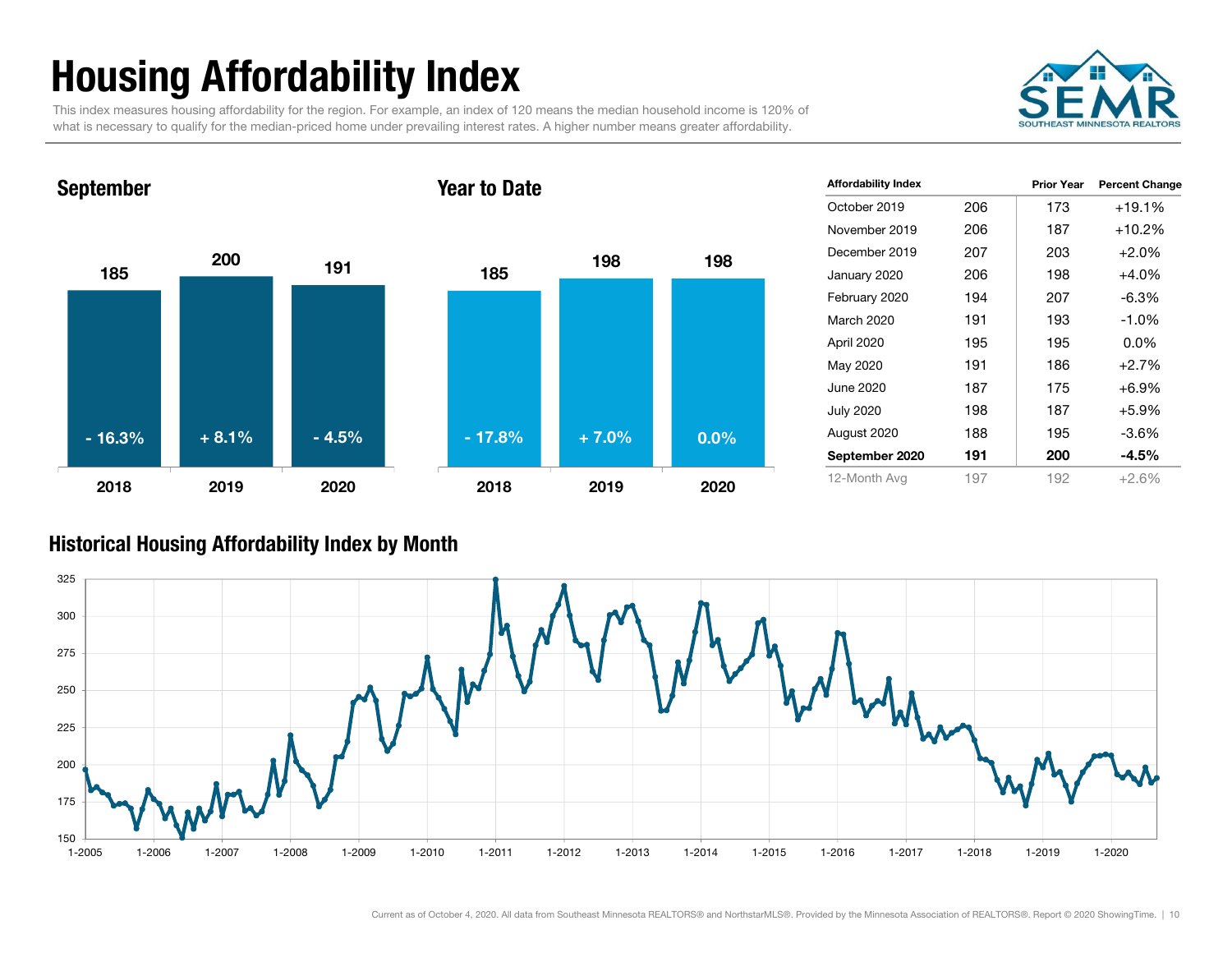### Inventory of Homes for Sale

The number of properties available for sale in active status at the end of a given month.





#### Historical Inventory of Homes for Sale by Month

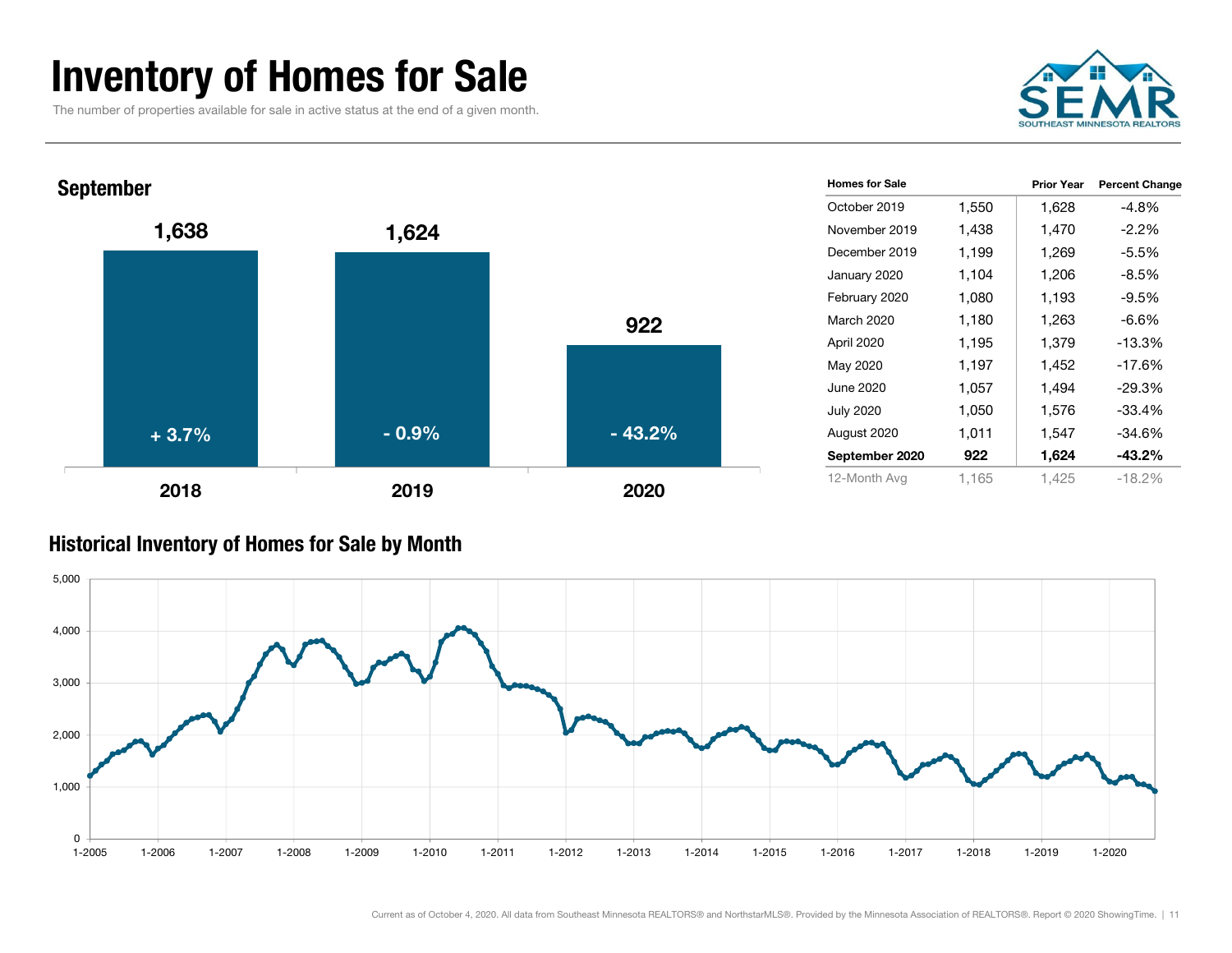### Months Supply of Inventory

The inventory of homes for sale at the end of a given month, divided by the average monthly pending sales from the last 12 months.





#### Historical Months Supply of Inventory by Month